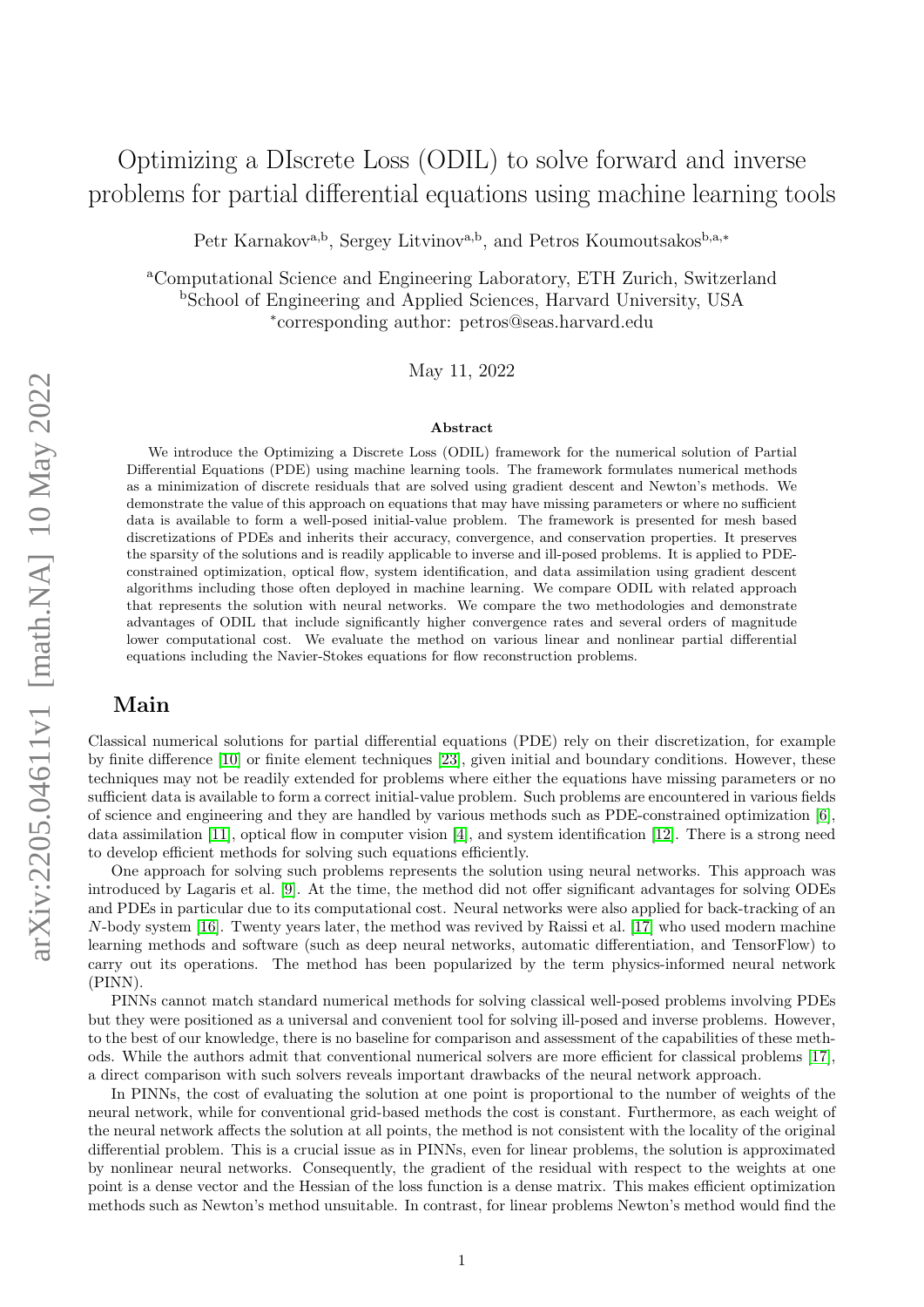solution exactly after one step and for nonlinear problems would converge quadratically and typically require few iterations to reach the desired accuracy. The supposed convenience of representation and ease of formalism by PINN comes with a cost. While PINN evaluates the differential operator exactly on a set of collocation points, it makes no allowance for physically and numerically motivated adjustments that speed up convergence and ensure discrete conservation such as deferred correction, upwind schemes, and discrete conservation laws as represented in the finite volume method. Furthermore, decades of development and analysis that went into conventional solvers enables understanding, prediction, and control of their convergence and stability properties. Such information is not available with neural networks and recent works are actually aiming to remedy this situation [\[14\]](#page-6-9) Nevertheless, the PINN framework is actively studied as a tool to solve ill-posed and inverse problems [\[7\]](#page-6-10).

We introduce the Optimizing a Discrete Loss (ODIL) framework that combines discrete formulations of PDEs with modern machine learning tools to extend their scope to ill-posed and inverse problems. The idea of solving the discrete equations as a minimization problem is known as the discretize-then-differentiate approach in the context of PDE-constrained optimization [\[6\]](#page-6-2), has been formulated for linear problems as the penalty method [\[19\]](#page-6-11), and is related to the 4D-VAR problem in data assimilation [\[11\]](#page-6-3). This procedure has two key aspects. Firstly, the discretization itself, that defines the accuracy, stability and consistency of the method. Secondly, the optimization algorithm to solve the discrete problem. Our method uses efficient computational tools that are available for both of these aspects. The discretization properties are inherited from the classical numerical methods building upon the advances in this field over multiple decades. Since the sparsity of the problem is preserved, the optimization algorithm can use a Hessian and achieve a quadratic converge rate, which remains out of reach for gradient-based training of neural networks. Our use of automatic differentiation to compute the Hessian, makes the implementation as convenient as applying gradient-based methods.

# Results

#### Wave equation. Accuracy and cost of PINN

In this section, we apply ODIL to the solution of the initial-value problem for the wave equation  $u_{tt} = u_{xx}$ . We compare the results of ODIL with those of PINNS in terms of accuracy and computational cost. Both methods reduce the problem to a minimization of a loss function. ODIL represents the solution on a uniform grid and constructs the loss from a second-order finite volume discretization of the equation, while PINN represents the solution as a fully connected neural network and evaluates the residuals of the original differential equation exactly on a finite set of collocation points [\[17\]](#page-6-8). The initial conditions for u and  $u_t$  and Dirichlet conditions on the boundaries are specified from an exact solution  $u(x,t) = \frac{1}{10} \sum_{k=1}^{5} (\cos(x - t + 0.5)\pi k + \cos(x + t + 0.5)\pi k)$ in a rectangular domain  $x \in (-1,1)$ ,  $t \in (0,1)$ . For a given number of parameters N, ODIL represents the in a rectangular domain  $x \in (-1, 1)$ ,  $t \in (0, 1)$ . For a given number of parameters N, ODIL represents the solution on a  $\sqrt{N} \times \sqrt{N}$  grid, while PINN consists of two equally sized hidden layers with tanh activation functions and N being the total number of weights. The number of collocation points for PINN is fixed and amounts to 8192 points inside the domain and 768 points for the initial and boundary conditions. Figure [1](#page-2-0) shows examples of the solutions obtained using both methods as well as measurements of their accuracy and cost depending on the number of parameters. The measurements for PINN include 25 samples for the random initial weights and positions of the collocation points. In the case of ODIL, solutions from two optimization methods L-BFGS-B and Newton coincide. The execution time is a product of the number of optimization epochs required to reach a 150% of the error obtained after 80000 epochs and an average execution time over the last 100 epochs. The measurements are performed on Intel Xeon E5-2690 v3 CPUs. Both methods demonstrate similar accuracy. The error of ODIL scales as  $1/N$  corresponding to a second-order accurate discretization. The error of PINN is significantly scattered, although the median error also scales as  $1/N$ . The execution times, however, are drastically different. With  $N = 20000$  parameters, optimization of PINN using L-BFGS-B takes 15 hours, optimization of ODIL using L-BFGS-B takes 40 minutes, and Newton with a direct linear solver [\[20\]](#page-6-12) takes only 0.5 seconds, which is 100 000 times faster than PINNs.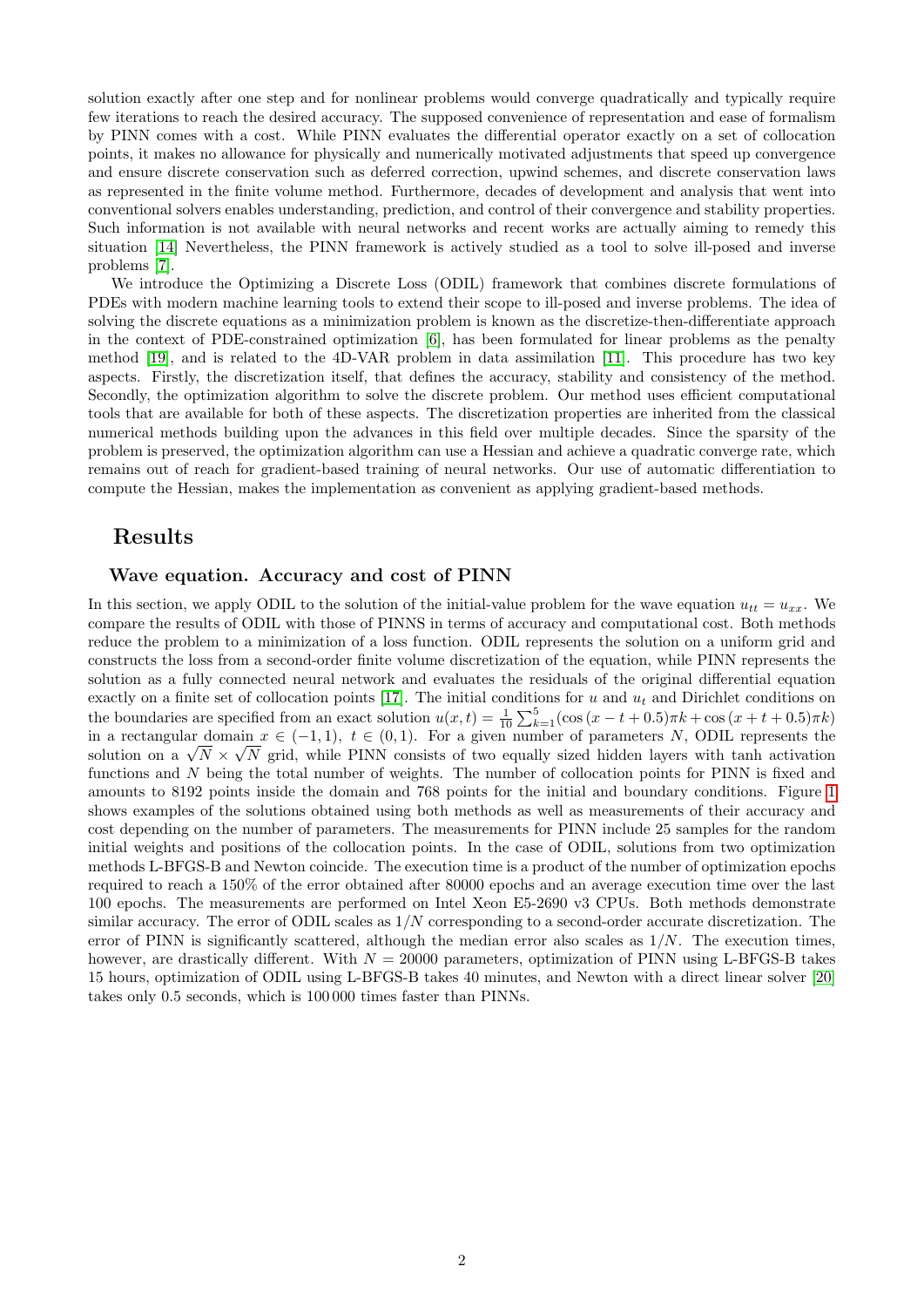

<span id="page-2-0"></span>Figure 1: Wave equation solved using PINN and ODIL. Top:  $L_2$ -error, number of epochs, and execution time of various methods: PINN optimized with L-BFGS-B —, ODIL optimized with L-BFGS-B —, ODIL optimized with Newton  $\longrightarrow$ , and line with slope  $1/N$  ---. The dots correspond to samples of the initial weights and collocation points of PINN. The number of parameters is the number of weights for PINN and the number of grid points for ODIL. Bottom: Examples of solutions obtained using PINN with two hidden layers of 25 neurons and ODIL on a  $25 \times 25$  grid.

#### Lid-driven cavity. Forward problem

The lid-driven cavity problem is a standard test case [\[5\]](#page-6-13) for numerical methods for the steady-state Navier-Stokes equations in two dimensions:  $u_x + v_y = 0$ ,  $uu_x + vu_y = -p_x + 1/\text{Re}(u_{xx} + u_{yy})$ ,  $uv_x + vv_y = -p_y + 1/\text{Re}(v_{xx} + v_{yy})$ , where  $u(x, y)$  and  $v(x, y)$  are the two velocity components and  $p(x, y)$  is the pressure. The problem is solved in a unit domain with no-slip boundary conditions. The upper boundary is moving to the right at a unit velocity while the other boundaries are stagnant. We use a finite volume discretization on a uniform Cartesian grid with 128×128 cells based on the SIMPLE method [\[15,](#page-6-14) [3\]](#page-6-15) with the Rhie-Chow interpolation [\[18\]](#page-6-16) to prevent oscillations in the pressure field and the deferred correction approach that treats high-order discretization explicitly and low-order discretization implicitly to obtain an operator with a compact stencil.

Figure [2](#page-3-0) shows the streamlines for values of Re between 100 and 3200, as well as a convergence history of various optimization algorithms. The  $L_2$  error is computed relative to the solution of the discrete problem. The number of iterations it takes for L-BFGS-B to reach an error of 10<sup>−</sup><sup>3</sup> at Re = 400 is in the order of 10000 which is comparable to the number of iterations typically needed for training PINNs for flow problems [\[17\]](#page-6-8). Adam has only reached an error of 0.05 even after 50 000 iterations. Conversely, Newton's method takes about 10 iterations to reach an error of  $10^{-6}$ , and the number of iterations does not significantly change between Re = 100 and 400.

#### Lid-driven cavity. Flow reconstruction

Here we solve the same equations as in the previous case, but instead of the no-slip we only impose free-slip boundary conditions and additionally require that the velocity field equals a reference velocity field in a finite set of points. The loss function is a sum of three types of terms: residuals of equations, terms to impose known velocity values, and a regularization term  $k_{\text{reg}}^2 (\|u_{xx}\|^2 + \|u_{yy}\|^2 + \|v_{xx}\|^2 + \|v_{yy}\|^2)$  with  $k_{\text{reg}} = 10^{-4}$ . The problem is solved on a  $128 \times 128$  grid and the reference velocity field is obtained from the forward problem. Figure [3](#page-3-1) shows the results of reconstruction from 32 points. Surprisingly, this small number of points is sufficient to reproduce features of the flow.

#### Measure of flow complexity

Based on the flow reconstruction from a finite set of points, we introduce a measure of flow complexity. Consider a velocity field  $u_{\text{ref}}$  that satisfies the Navier-Stokes equations. First we define the quantity  $E(K) = \min_{|X|=K} ||u_{\text{ref}} - u_{\text{ref}}||$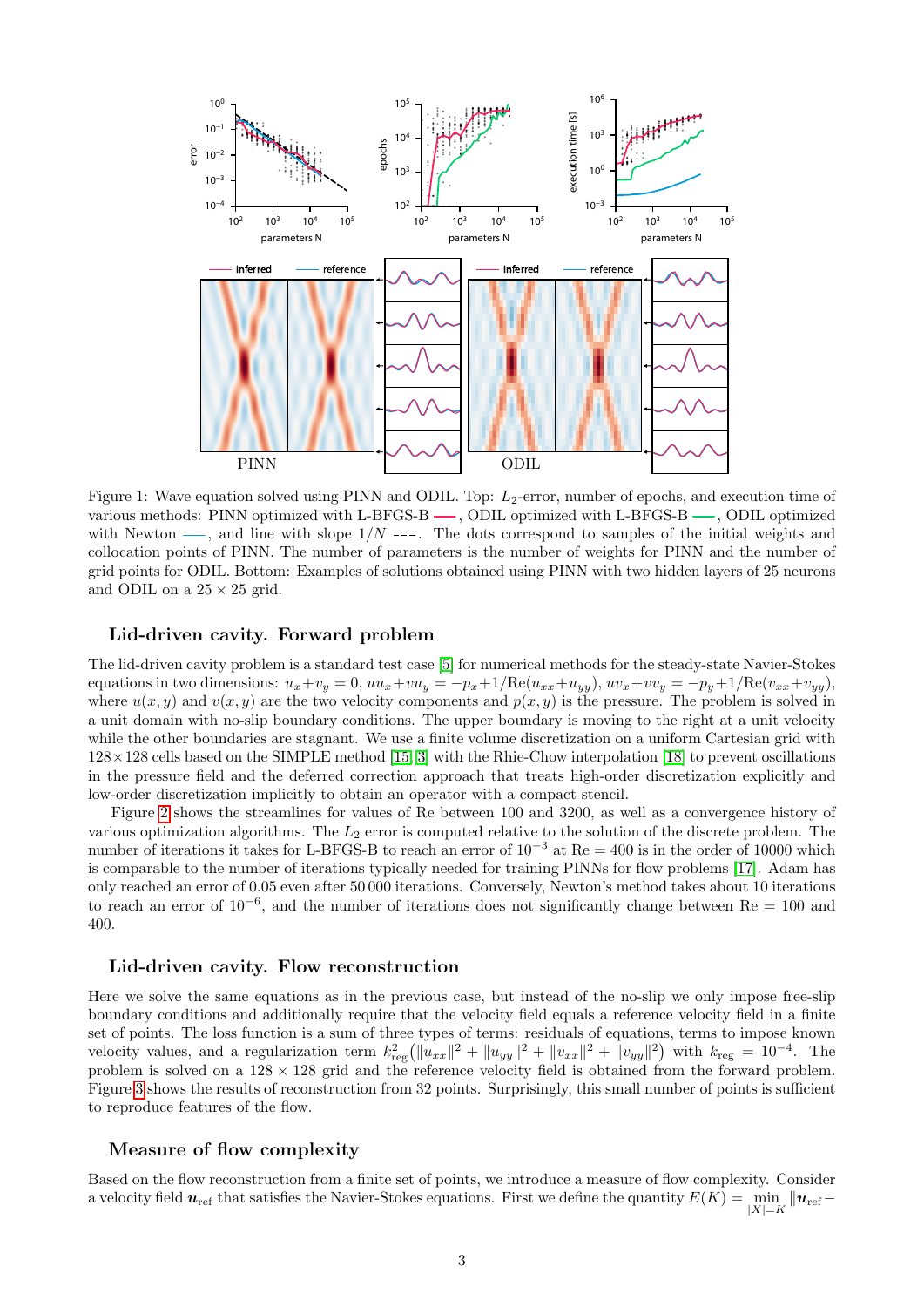

<span id="page-3-0"></span>Figure 2: Lid-driven cavity problem solved with ODIL. Left: streamlines at various Re. Right: History of the  $L_2$ -error from various optimization algorithms: Adam ---, L-BFGS-B ---, and Newton --- at Re = 100; Adam —, L-BFGS-B —, and Newton — at Re = 400.



<span id="page-3-1"></span>Figure 3: Reconstruction of the lid-driven cavity flow at Re = 3200 from a finite set of points. Inferred and reference fields of  $x$ - and  $y$ -components of velocity and pressure. The reference velocity is imposed in 32 points, and the Navier-Stokes equations are imposed everywhere with free-slip boundary conditions.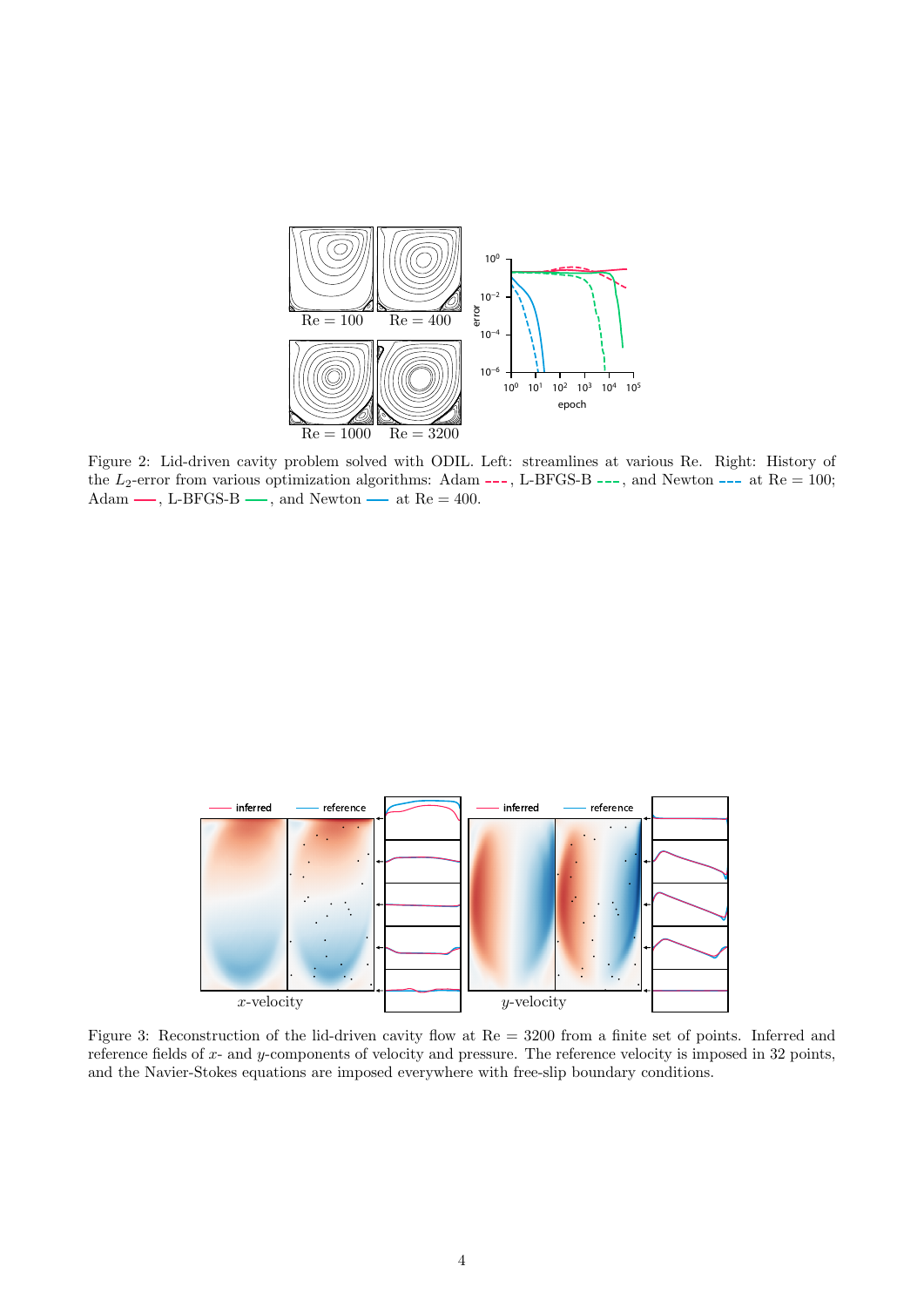$u(X)$  as the best reconstruction error given K points, where  $u(X)$  is the velocity field reconstructed from points X and the minimum is taken over all sets of K points. Then we define a measure of flow complexity for a given accuracy  $\varepsilon > 0$  as the minimal number of points required to achieve that accuracy  $K_{\min}(\varepsilon) = \{K \mid E(K) < \varepsilon\}.$ 

To illustrate the measure, we consider four types of flow: uniform velocity, Couette flow (linear profile), Poiseuille flow (parabolic profile), and the flow in a lid-driven cavity. The reference velocity fields in the first three cases are chosen once at an arbitrary orientation and such that the maximum velocity magnitude is unity. The problem is solved on a  $64 \times 64$  grid, the velocity at the boundaries is extrapolated from the inside with second order. The error is defined through the  $L_1$  norm. The loss function includes the same regularization term as in with  $k_{\text{reg}} = 10^{-3}$ . Figure [4](#page-4-0) shows the values of  $E(K)$  and  $K_{\text{min}}(0.05)$ . As expected, the uniform flow takes 1 point to reconstruct while adding higher order terms to the velocity increases the number of points. Finally, 29 points are required to reach an error of 0.05 for the lid-driven cavity flow.



<span id="page-4-0"></span>Figure 4: Fluid flow reconstruction error depending on the number of reconstruction points for various flows: uniform velocity, Couette flow, Poiseuille flow, and the flow in a lid-driven cavity. The dots correspond to samples of sets of K points and the minimal value over them is an estimate of  $E(K)$  ...

#### Velocity from tracer

We consider the evolution of a tracer field governed by the advection equation in two dimensions. The problem is to find a velocity field  $u(x, y)$  given that the tracer field  $c(x, t)$  satisfies the advection equation  $\frac{\partial c}{\partial t} + u \cdot \nabla \alpha = 0$ in a unit domain, and the initial  $c(x, 0) = c_0(x)$  and final  $c(x, 1) = c_1(x)$  profiles are known. The discrete problem is solved in space and time on a  $64 \times 64 \times 64$  grid. The loss function includes a discretization of the equation with a first-order upwind scheme, terms to impose known initial and final profiles of the tracer, and regularization terms  $||10^{-3}\nabla^2 u||^2$  and  $||u_t||^2$  to prioritize velocity fields that are smooth and stationary. The results of inference are shown in Figure [5.](#page-5-0) The inferred velocity field stretches the initial tracer representing a circle to match the final profile.

Inferring the velocity field from tracers is an example of the optical flow problem [\[4,](#page-6-4) [13\]](#page-6-17) which is important in computer vision. Furthermore, reconstructing the velocity field from a concentration field can assist experimental measurements.

## Discussion

We present a framework (ODIL) for computing the solutions of PDEs by casting their discretization as an optimization problem and applying optimization techniques that are widely available in machine learning software libraries. The concept of casting the PDE as a loss function has similarities with similarities with neural network formulations such as PINNs. However the fact that we use the discrete approximation of the equations allows for ODIL to be orders of magnitude more efficient in terms of computational cost and accuracy compared to the PINNs for which complex flow problems "remain elusive" [\[21\]](#page-6-18). The present results suggest that ODIL can be a suitable candidate for solving large scale problems such as weather prediction, complex biological flows, and other scientific and industrial simulations.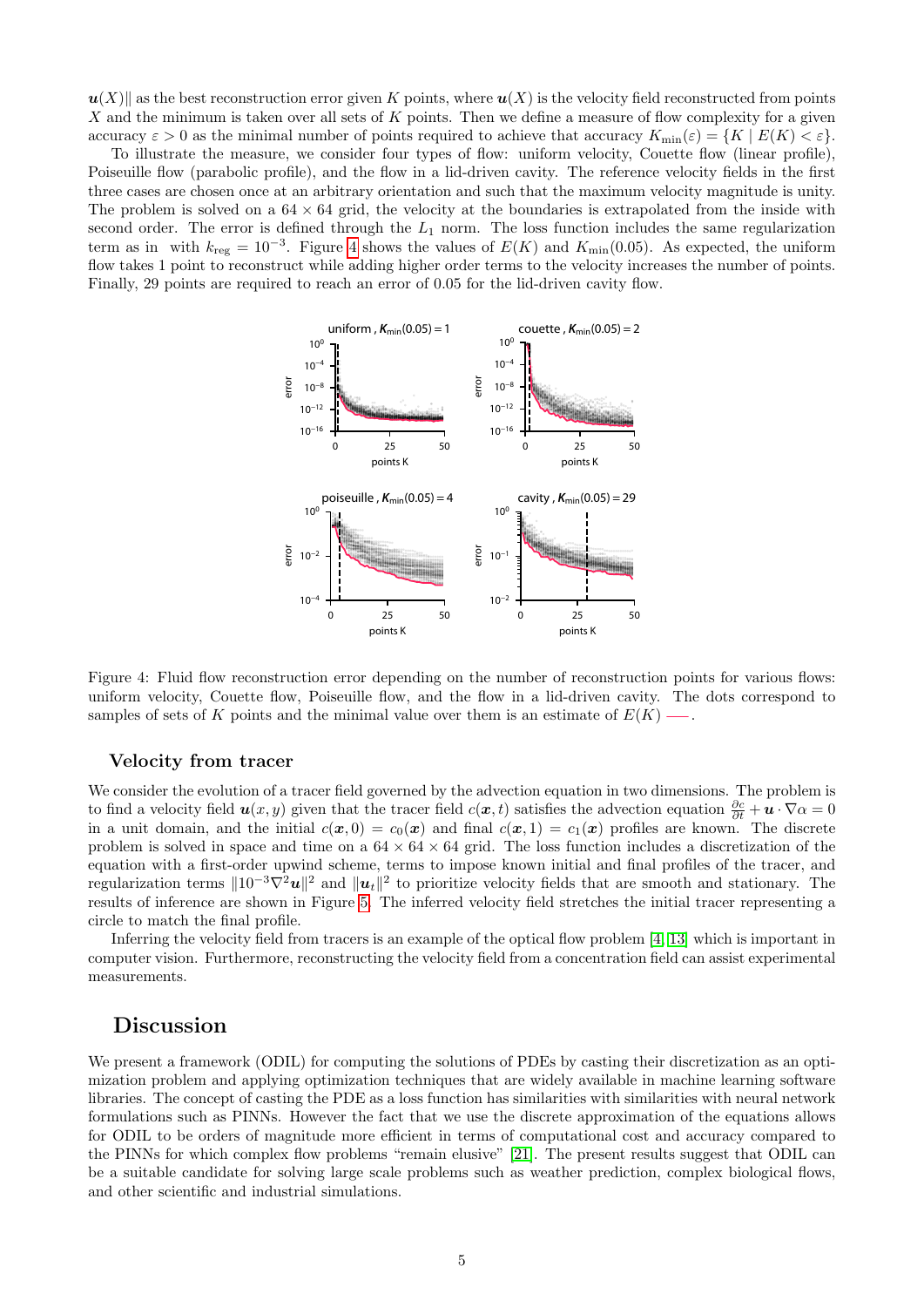

<span id="page-5-0"></span>Figure 5: Inferring the velocity field from two snapshots of a tracer. The tracer satisfies the advection equation with an unknown steady velocity field. The initial and final profiles of the tracer are given. Reference tracer field (top) and inferred tracer overlaid by velocity arrows (bottom).

## Methods

In the following, we formulate the ODIL framework for the one-dimensional wave equation  $u_{tt} = u_{xx}$  discretized with finite differences. Instead of solving this equation by marching in time from known initial conditions, we rewrite the problem as a minimization of the loss function

$$
L(u) = \sum_{(i,n)\in\Omega_h} \left(\frac{u_i^{n+1} - 2u_i^n + u_i^{n-1}}{\Delta t^2} - \frac{u_{i+1}^n - 2u_i^n + u_{i-1}^n}{\Delta x^2}\right)^2
$$
  
+ 
$$
\sum_{(i,n)\in\Gamma_h} (u_i^n - g_i^n)^2,
$$

where the unknown parameter is the solution itself, a discrete field  $u_i^n$  on a Cartesian grid. The loss function includes the residual of the discrete equation in grid points  $\Omega_h$  and imposes boundary and initial conditions  $u = g$ in grid points  $\Gamma_h$ . To solve this problem with a gradient-based method, such as Adam [\[8\]](#page-6-19) or L-BFGS-B [\[22\]](#page-6-20), we only need to compute the gradient of the loss which is also a discrete field  $\partial L/\partial u$ . To apply Newton's method, we assume that the loss function is a sum of quadratic terms such as  $L(u) = ||\boldsymbol{F}[u]||_2^2 + ||\boldsymbol{G}[u]||_2^2$  with discrete operators  $F[u]$  and  $G[u]$  and linearize the operators about the current solution  $u^s$  to obtain a quadratic loss

$$
L^{s}(u^{s+1}) = \left\| \boldsymbol{F}^{s} + (\partial \boldsymbol{F}^{s}/\partial u)(u^{s+1} - u^{s}) \right\|_{2}^{2} + \left\| \boldsymbol{G}^{s} + (\partial \boldsymbol{G}^{s}/\partial u)(u^{s+1} - u^{s}) \right\|_{2}^{2},
$$

where  $\mathbf{F}^s$  and  $\mathbf{G}^s$  denote  $\mathbf{F}[u^s]$  and  $\mathbf{G}[u^s]$ . A minimum of this function provides the solution  $u^{s+1}$  at the next iteration and satisfies a linear system

$$
((\partial \boldsymbol{F}^s/\partial u)^T(\partial \boldsymbol{F}^s/\partial u) + (\partial \boldsymbol{G}^s/\partial u)^T(\partial \boldsymbol{G}^s/\partial u)\big)(u^{s+1} - u^s) + (\partial \boldsymbol{F}^s/\partial u)^T \boldsymbol{F}^s + (\partial \boldsymbol{G}^s/\partial u)^T \boldsymbol{G}^s = 0.
$$

Cases with terms other than F and G are handled similarly. We further assume that  $F[u]$  and  $G[u]$  at each grid point depend only on the value of u in the neighboring points. This makes the derivatives  $\partial \bm{F}/\partial u$  and  $\partial G/\partial u$  sparse matrices. To implement this procedure, we use automatic differentiation in TensorFlow [\[1\]](#page-5-1) and solve the linear system with either a direct [\[20\]](#page-6-12) or multigrid sparse linear solver [\[2\]](#page-5-2).

#### Code availability

The results are obtained using software available at <https://github.com/cselab/odil>.

### References

- <span id="page-5-1"></span>[1] Abadi, M., Agarwal, A., Barham, P., Brevdo, E., Chen, Z., Citro, C., Corrado, G. S., Davis, A., Dean, J., Devin, M., Ghemawat, S., Goodfellow, I., Harp, A., Irving, G., Isard, M., JIA, Y., JOZEFOWICZ, R., KAISER, L., KUDLUR, M., LEVENBERG, J., MANÉ, D., MONGA, R., Moore, S., Murray, D., Olah, C., Schuster, M., Shlens, J., Steiner, B., Sutskever, I., Talwar, K., Tucker, P., Vanhoucke, V., Vasudevan, V., Viegas, F., Vinyals, O., Warden, P., ´ Wattenberg, M., Wicke, M., Yu, Y., and Zheng, X. TensorFlow: Large-scale machine learning on heterogeneous systems, 2015. Software available from tensorflow.org.
- <span id="page-5-2"></span>[2] Bell, N., Olson, L. N., and Schroder, J. PyAMG: Algebraic multigrid solvers in python. Journal of Open Source Software 7, 72 (2022), 4142.